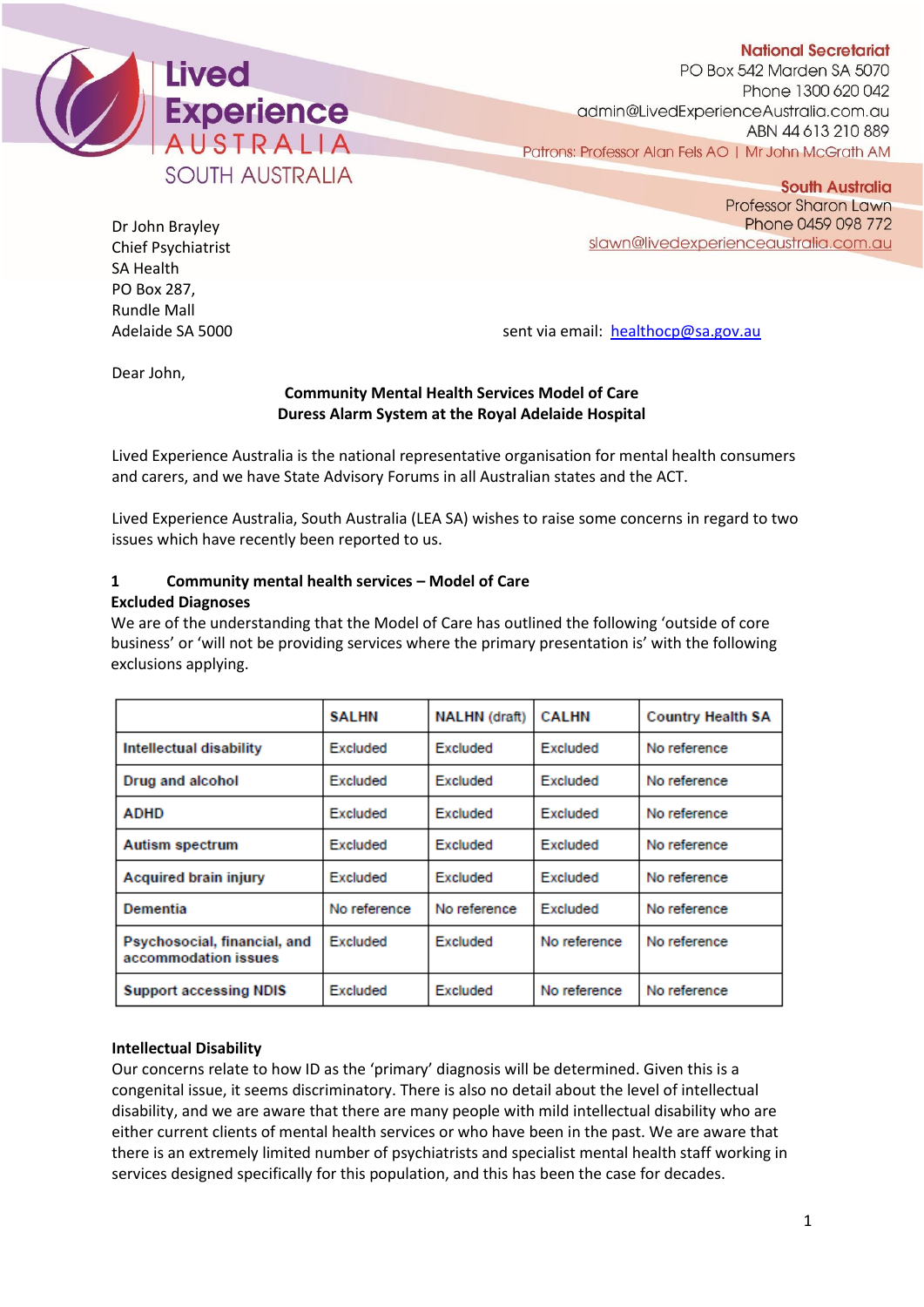How are these people and their families to get help for mental health problems? We are concerned that mental illness in this population is often undiagnosed and untreated. We are aware that this group have extremely high rates of mental illness. $1$ 

### **Attention Deficit Hyperactivity Disorder**

Our concerns relate to ADHD which is a mental disorder recognised within the Diagnostic and Statistical Manual of Mental Disorders- Fifth Edition (DSM-V).

We question what then is the pathway for adults diagnosed with ADHD? Lived Experience Australia recognises this as a significant gap and to see a Model of Care which excludes adults with this diagnosis, we believe is discriminatory.

We understand that recruiting a psychiatrist to treat people with this disorder has been difficult in recent months, but this does not make the exclusion of people with ADHD acceptable.

Lived Experience Australia believes that in South Australia at this time, no person should be excluded from medical care based on a diagnosis. Further we note that the overarching Adult Community Mental Health Services (Metropolitan Regions) Model of Care from April 2010 specified that: 'No reentry barriers or 'exclusion' criteria will be used to deny or delay consumers' access to services along clinical, functional, sector or any other lines' (p24)

### **Dementia**

This is again a recognised mental disorder under DSM V. Whilst we appreciate that most people will be involved within the older persons mental health services, dementia can also affect much younger people, and many may be in the early stages of recognising or being recognised as even having an emerging dementia diagnosis.

As with ADHD, if supporting people with mental illness is the core business of mental health services in South Australia, we believe dementia should not be a diagnosis of exclusion.

#### **Autism Spectrum Disorder**

ASD is a recognised mental disorder under DSM V. We recognise that people with ASD may well be involved with Disability Services, there are frequently comorbid conditions which require community mental health care.

As with all these disorders, we believe exclusion of people diagnosed with these should never be denied mental health services designed to care for people with mental illness based on a diagnosis.

We urge you to immediately reverse these exclusions and seek your response in this regard.

#### **Psychosocial, financial and accommodation issues**

Lived Experience Australia also believes that assistance and support for consumers in these three areas is also not in the best interest of a recovery framework for consumers of community mental health services.

<sup>1</sup> A large UK population study<https://www.ncbi.nlm.nih.gov/pmc/articles/PMC5620469/>

In total, 12.8% children, 23.4% adults and 27.2% older adults had mental health conditions compared with 0.3, 5.3 and 4.5% of the general population.